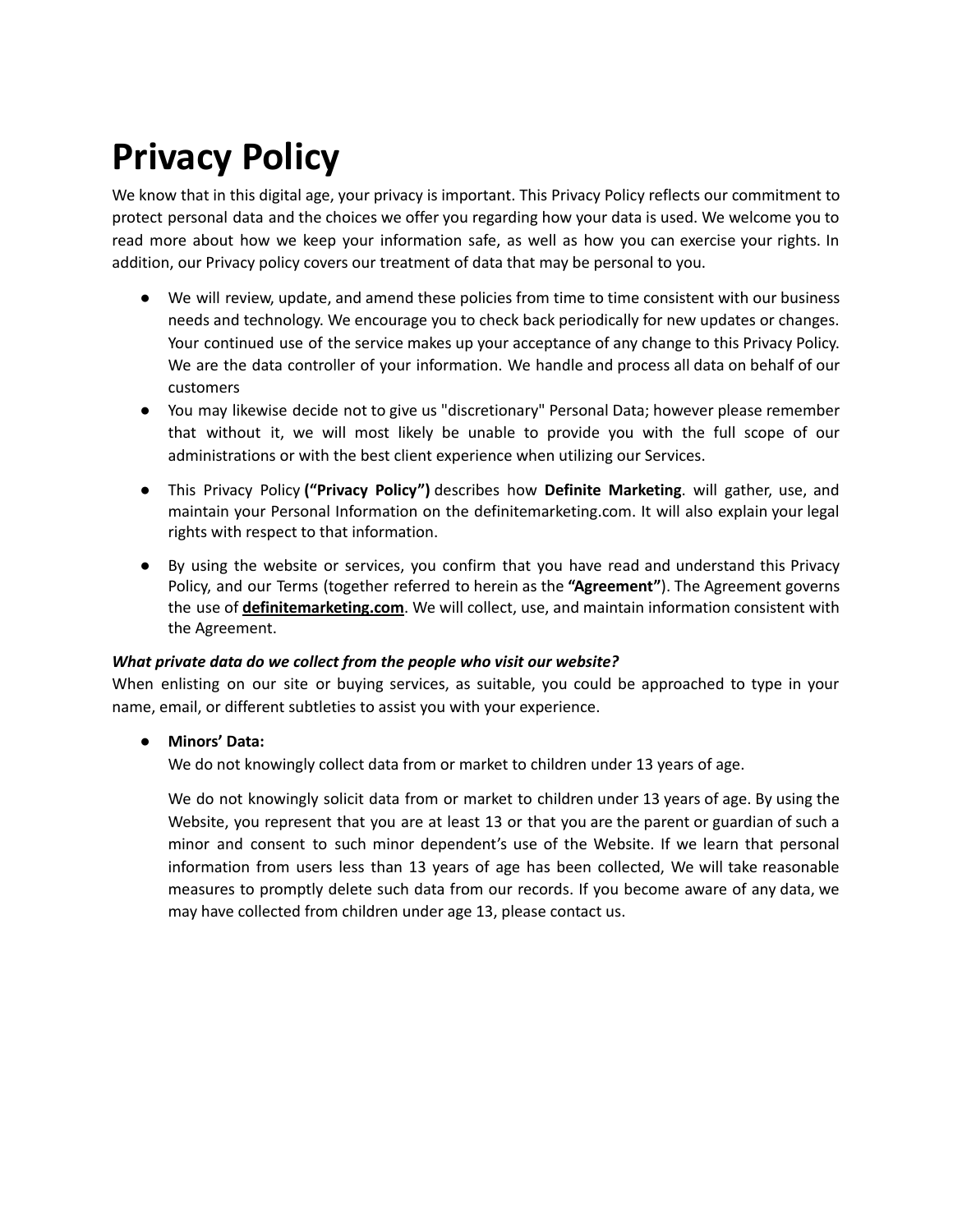# **Automatically collected information about your use of our Services or tools,**

This information is registered automatically with the visit by own configuration or manual of each tool on the website

- When you visit, connect with, or utilize our service, we may gather, record, or create specific specialized data about you. We do so either autonomously or with the assistance of third gathering Service Providers, including using "**cookies**" and other following innovations.
- We automatically collect certain information when you visit, use or navigate the Website. This information does not reveal your specific identity (like your name or contact information) but may include device and usage information, such as your IP address, browser and device characteristics, operating system, language preferences, referring URLs, device name, country, location, information about how and when you use our Website and other technical information. This information is primarily needed to maintain the security and operation of our Website, and for our internal analytics and reporting purposes.

# *How do we use your details?*

We process personal data to operate, improve, understand, and personalize our services. We use personal data for the following purposes:

- To meet or fulfill the reason you provided the information to us.
- To contact us or get an appointment.
- Deliver any services purchased by you to you; and
- To communicate with you about the Services, including Service announcements, updates or offers.
- Correspond with you; and
- Assist law enforcement as necessary; and
- Analyze trends to improve our website and offerings.
- To fulfill or meet the reason you provided the information (e.g., to help provide our Site services to you).
- To personalize and develop our site and the services we provide you and improve our offerings.
- To provide certain features or functionality of the services on the site.
- For marketing and promotions.
- To provide you with support, to communicate with you and respond to your inquiries, including to investigate and address your concerns and monitor and improve our responses.
- To personalize your experience and to deliver content and services relevant to your interests.
- To help maintain the safety, security, and integrity of our site, services, databases, and other technology assets and business.
- To prevent illegal activity, fraud, and abuse.
- To help our site that will be ready to serve you better.

We will not collect additional categories of Personal Data or use the Personal Data we collected for materially different, unrelated, or incompatible purposes without providing you notice.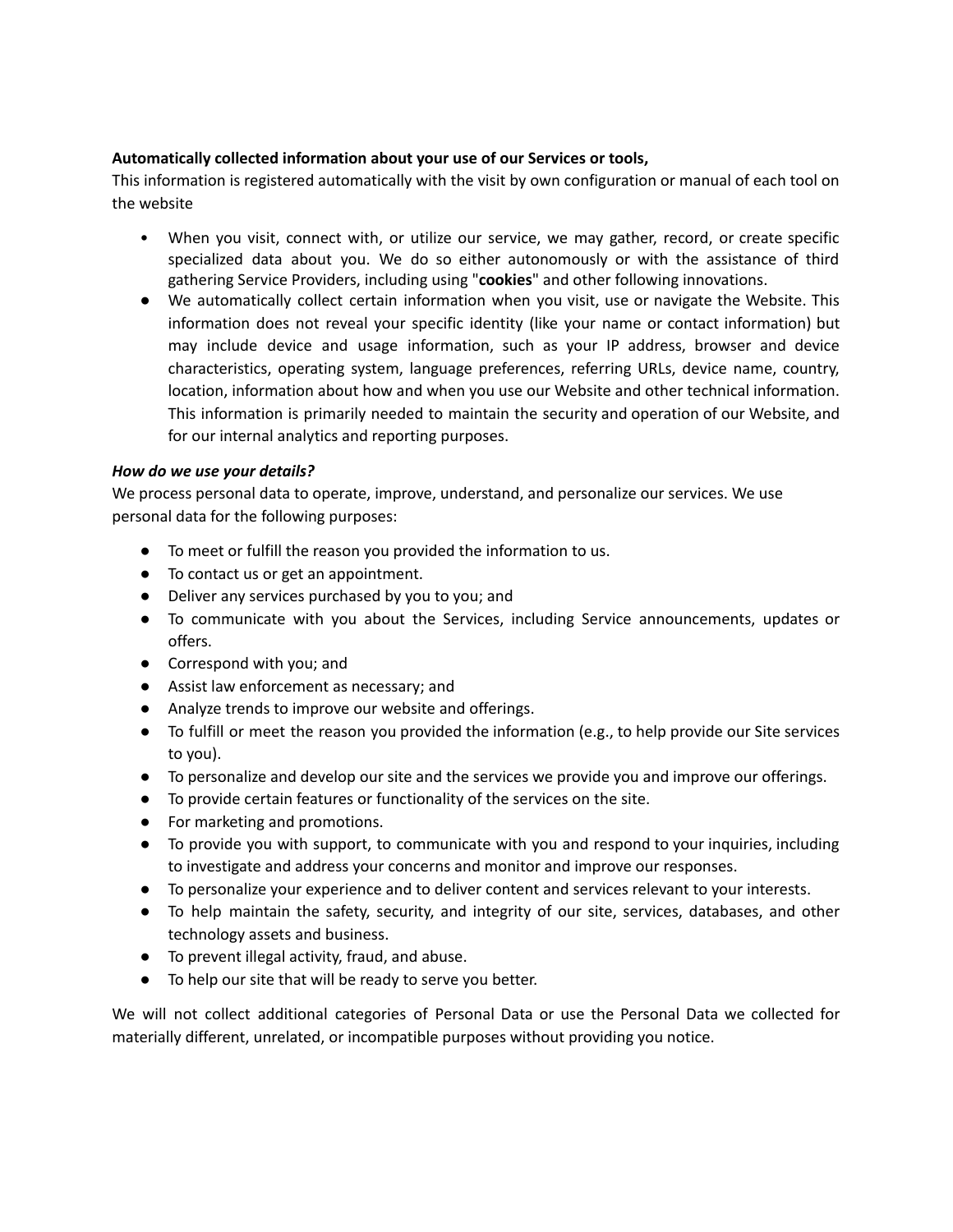As noted in the list above, we may communicate with you if you've provided us the means to do so. For example, if you've given us your email address, we may send you promotional email offers or email you about your use of the Services. Also, we may receive a confirmation when you open an email from us, which helps us improve our services. If you do not want to receive communications from us, please indicate your preference by emailing us at [info@definitemarketing.com](mailto:info@definitemarketing.com).

# **Behavioral Advertising**

As described above, we use your Personal Information to provide you with targeted advertisements or marketing communications we believe may be of interest to you. For example:

- We use Google Analytics to help us understand how our customers use the Site. You can opt out of targeted advertising by:
- **Google**: <https://www.google.com/settings/ads/anonymous>

# *Do Not Track*

Currently, various browsers — such as Internet Explorer, Firefox, and Safari — offer a "**do not track**" or "**DNT**" option that relies on a technology known as a DNT header, which sends a signal to Web sites' visited by the user about the user's browser DNT preference setting. Definite Marketing does not currently commit to responding to browsers' DNT signals with respect to the Company's Web sites, in part, because no common industry standard for DNT has been adopted by industry groups, technology companies or regulators, including no consistent standard of interpreting user intent. Definite Marketing takes privacy and meaningful choice seriously and will make efforts to continue to monitor developments around DNT browser technology and the implementation of a standard.

## **How we use cookies**

We use cookies and similar technologies for several purposes, depending on the context or service, including:

- Recognizing you if you sign in to use our offerings. This allows us to provide you with recommendations, display personalized content, and provide other customized features and services.
- Keeping track of your specified preferences. This allows us to honor your likes and dislikes, such as your language and configuration preferences.
- Detecting and preventing fraudulent activity and improving security.
- Conducting research and diagnostics to improve our offerings.
- Reporting, which allows us to measure and analyze the performance of our offerings.

## **First-party cookies**

- a) *Strictly Necessary cookies***:** These cookies are necessary for the website to function and cannot be switched off in our systems. They are often set in response to actions made by you, which amount to a request for services, such as setting your privacy preferences, logging in or filling in forms.
- b) *Functional cookies***:** These cookies enable the website to provide enhanced functionality and personalization. They may be set by us or by third party providers whose services we have added to our pages.
- c) *Performance cookies***:** These cookies allow us to count visits and traffic sources so we can measure and improve the performance of our site. They help us to know which pages are the most and least popular and see how visitors move around the site.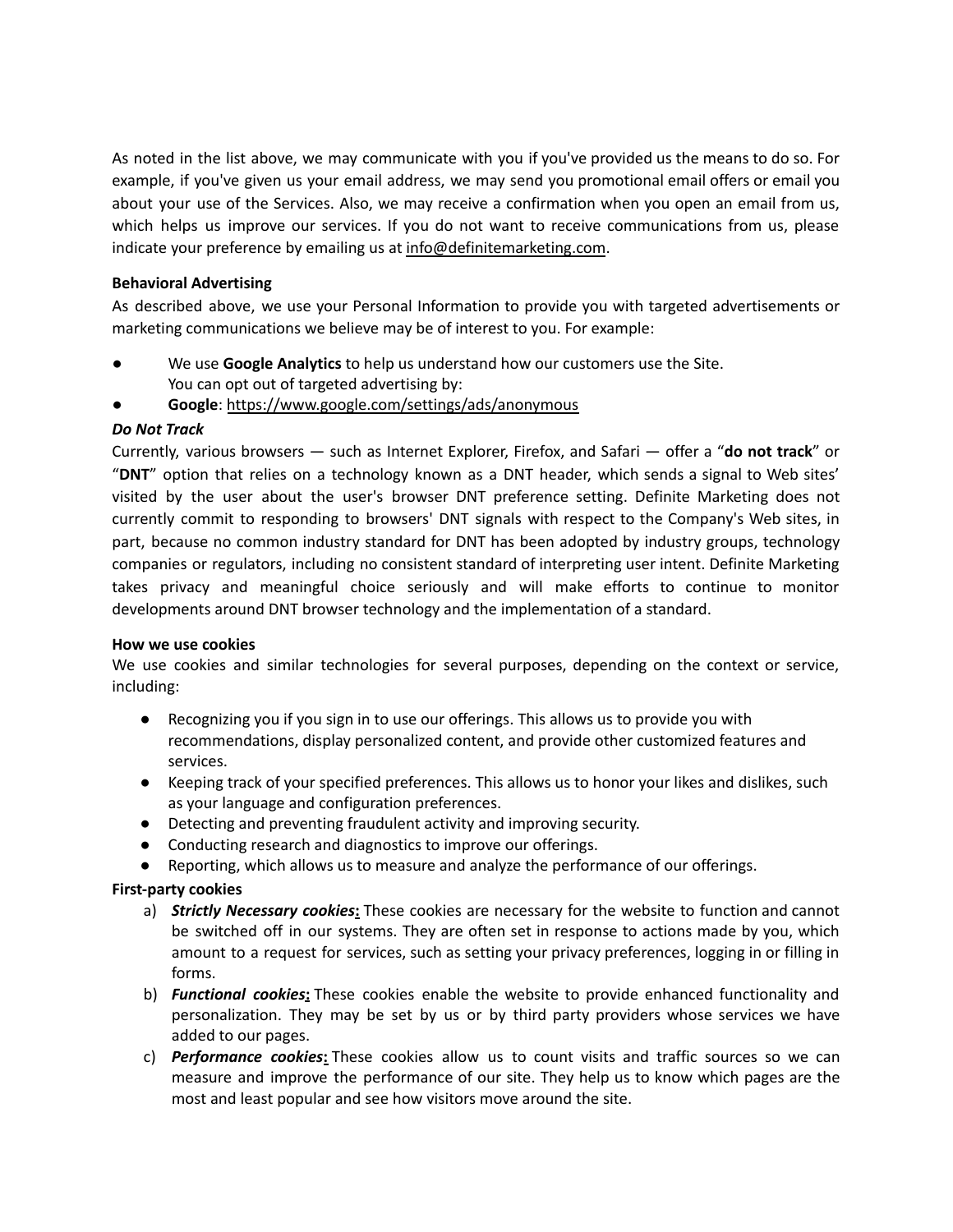d) *Targeting cookies***:** These cookies may be set through our site and may be used to build a profile of your interests and show you relevant adverts on other sites.

### **Third-party cookies**

In addition to our own cookies, we may also use various third-party cookies to report usage statistics of the Service, deliver advertisements on and through the Service, and so on. These cookies may be set through our site by our advertising partners. They may be used by those companies to build a profile of your interests and show you relevant adverts on other sites.

### **What are your choices regarding cookies?**

*Cookie Preferences on Definite Marketing website***:** Our cookies allow you to take advantage of some essential and useful features. Blocking some types of cookies may impact your experience of our sites.

*Browser settings***:** You can also manage browser cookies through your browser settings. The 'Help' feature on most browsers will tell you how to remove cookies from your device, prevent your browser from accepting new cookies, how to have the browser notify you when you receive a new cookie, how to disable cookies, and when cookies will expire. Check the support site for your browser to understand privacy settings available to you. If you block or reject some of our cookies through your browser's settings, you might not be able to use certain offerings that require you to sign-in to an account and some features and services may not work. You might also have to manually adjust your preferences or settings every time you visit our website.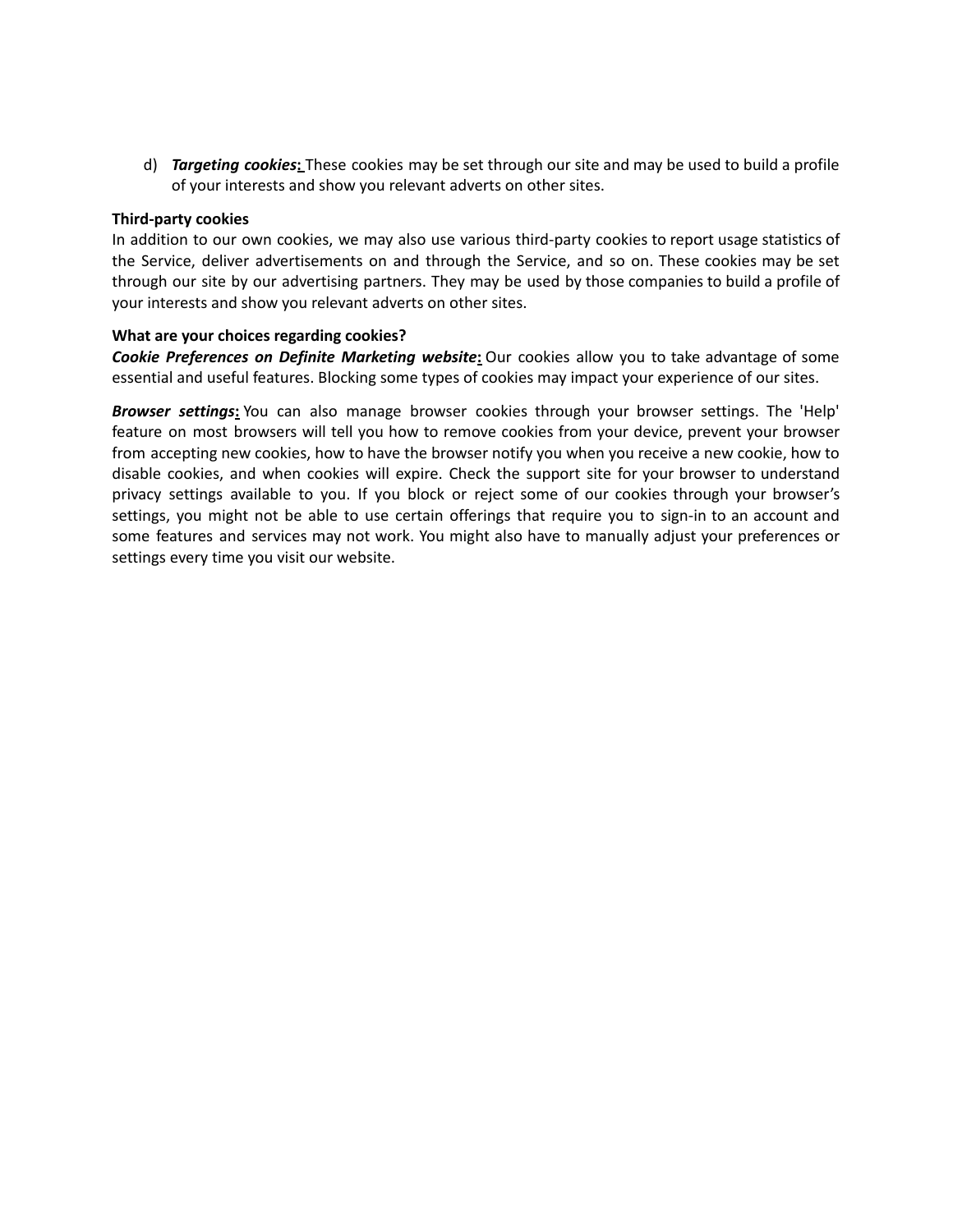# **Google Analytics Cookies**

We use Google Analytics to investigate the utilization of our site of users and visitors. Google Analytics assembles data about site use through cookies. The data assembled identifying with our site is utilized to make reports about the utilization of our site.

| Name of cookie                        | <b>Expiry period</b>        | <b>Purpose</b> | Company                                      |
|---------------------------------------|-----------------------------|----------------|----------------------------------------------|
| _ga                                   | Persistent - 2 years        | Analytic<br>S  | Google<br>Analytics,<br>Google<br><b>LLC</b> |
| _ga_JMDY11H0YJ                        | Persistent - 2 years        | Analytic<br>S  | Google<br>Analytics,<br>Google<br><b>LLC</b> |
| _gat                                  | Persistent - 2 years        | Analytic<br>S  | Google<br>Analytics,<br>Google<br><b>LLC</b> |
| $\_$ gid                              | Persistent - 1 day          | Analytic<br>S  | Google<br>Analytics,<br>Google<br><b>LLC</b> |
| _sp_root_domain_test_*<br>(x<br>1535) | Session cookie              | Analytic<br>S  | definitemarketing.com                        |
| gaVisitorTypeLong                     | Persistent - 2 years        | Analytic<br>S  | Google<br>Analytics,<br>Google<br><b>LLC</b> |
| gaVisitorTypeShort                    | Persistent<br>30<br>minutes | Analytic<br>S  | Google<br>Analytics,<br>Google<br>LLC        |

*GDPR-Customer data processing appendix:*

**Customer Data**" means any personal data that Definite Marketing processes on behalf of Customer via the Services, as more particularly described in this DPA.

"**Data Protection Laws**" means all data protection laws and regulations applicable to a party's processing of Customer Data under the Agreement, including, where applicable, EU Data Protection Law and Non-EU Data Protection Laws.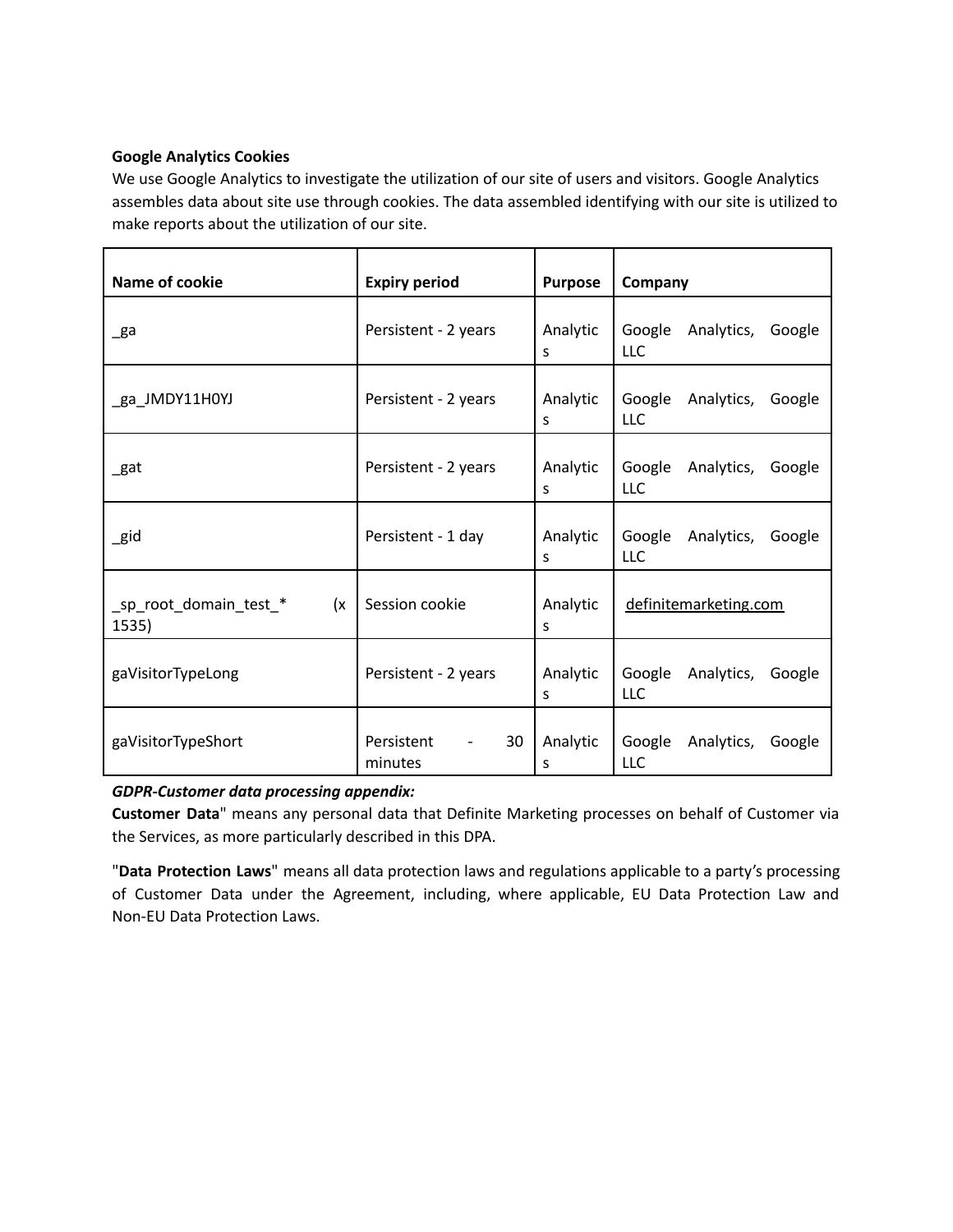### *GDPR-EU data protection law*

"**EU Data Protection Law**" means all data protection laws and regulations applicable to Europe, including (i) Regulation 2016/679 of the European Parliament and of the Council on the protection of natural persons with regard to the processing of personal data and on the free movement of such data (**General Data Protection Regulation**) ("**GDPR**"); (ii) Directive **2002/58/EC** concerning the processing of personal data and the protection of privacy in the electronic communications sector; (iii) applicable national implementations of (i) and (ii); and (iv) in respect of the **United Kingdom** ("**UK**") any applicable national legislation that replaces or converts in domestic law the GDPR or any other law relating to data and privacy as a consequence of the UK leaving the European Union.

"**Europe**" means, for the purposes of this DPA, the European Union, the European Economic Area and/or their member states, Switzerland, and the United Kingdom.

"**Non-EU Data Protection Laws**" means the California Consumer Privacy Act ("**CCPA**"); the Canadian Personal Information Protection and Electronic Documents Act ("PIPEDA"); and the Brazilian General Data Protection Law ("**LGPD** "), Federal Law no. 13,709/2018.

"**SCCs**" means the standard contractual clauses for processors as approved by the European Commission or Swiss Federal Data Protection Authority (as applicable), which shall be applied only to transfers of Customer Data from the European Union.

"**Services Data**" means any data relating to the Customer's use, support and/or operation of the Services, including information relating to volumes, activity logs, frequencies, bounce rates or other information regarding emails and other communications Customer generates and sends using the Services.

- *Parties' roles:* If EU Data Protection Law or the LGPD applies to either party's processing of Customer Data, the parties acknowledge and agree that concerning the processing of Customer Data, Customer is the controller and is a processor acting on behalf of Customer, as further described in Annex A (Details of Data Processing) of this DPA.
- *Purpose limitation:* Definite Marketing shall process Customer Data only following Customer's documented lawful instructions as outlined in this DPA, as necessary to comply with applicable law, or as otherwise agreed in writing ("Permitted Purposes"). The parties agree that the agreement sets out the Customer's complete and final instructions to Definite Marketing concerning the processing of Customer Data, and processing outside the scope of these instructions (if any) shall require a prior written agreement between the parties.
- *Prohibited data*. Customer will not provide (or cause to be provided) any Sensitive Data to Definite Marketing for processing under the Agreement, and Definite Marketing will have no liability whatsoever for Sensitive Data, whether in connection with a Security Incident or otherwise. For the avoidance of doubt, this DPA will not apply to Sensitive Data.
- *Customer compliance:* Customer represents and warrants that (i) it has complied, and will continue to comply, with all applicable laws, including Data Protection Laws, in respect of its processing of Customer Data and any processing instructions it issues to Definite Marketing; and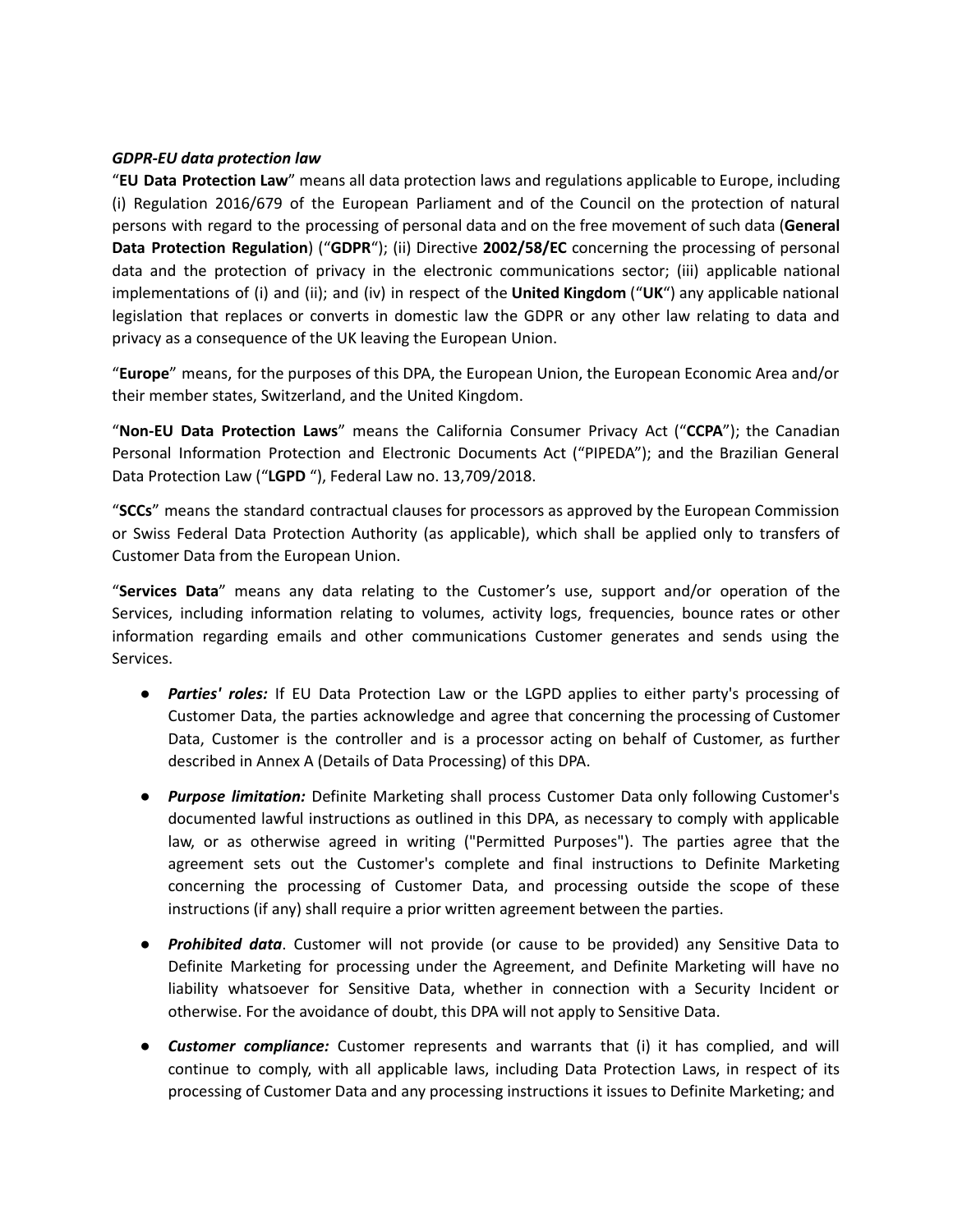(ii) it has provided, and will continue to provide, all notice and has obtained, and will continue to obtain, all consents and rights necessary under Data Protection Laws for Definite Marketing to process Customer Data for the purposes described in the agreement. Customer shall have sole responsibility for the accuracy, quality, and legality of Customer Data and how Customer acquired Customer data. Without prejudice to the generality of the foregoing, Customer agrees that it shall be responsible for complying with all laws (including Data Protection Laws) applicable to any emails or other content created, sent, or managed through the service, including those relating to obtaining consents (where required) to send emails, the content of the emails and its email deployment practices.

● *The lawfulness of Customer's instructions:* Customer will ensure that United Kingdom processing of the Customer Data by Customer's instructions will not cause Definite Marketing to violate any applicable law, regulation, or rule, including, without limitation, Data Protection Laws. Definite Marketing shall promptly notify Customer in writing unless prohibited from doing so under EU Data Protection Laws if it becomes aware or believes that any data processing instruction from Customer violates the GDPR or any UK implementation of the GDPR.

## **Your Legal Rights**

Under certain circumstances, you have rights under data protection laws in relation to your personal data.

### *You may have the following rights: -*

- A. **Request access** to your personal data (commonly known as a "data subject access request"). This enables you to receive a copy of the personal data we hold about you and to check that we are lawfully processing it.
- B. **Request correction** of the personal data that we hold about you. This enables you to have any incomplete or inaccurate data we hold about you corrected, though we may need to verify the accuracy of the new data you provide to us.
- C. **Request deletion** of your personal data. This enables you to ask us to delete or remove personal data where there is no good reason for us continuing to process it. You also have the right to ask us to delete or remove your personal data where you have successfully exercised your right to object to processing (see below), where we may have processed your information unlawfully or where we are required to erase your personal data to comply with local law. Note, however, that we may not always be able to comply with your request of erasure for specific legal reasons which will be notified to you, if applicable, at the time of your request.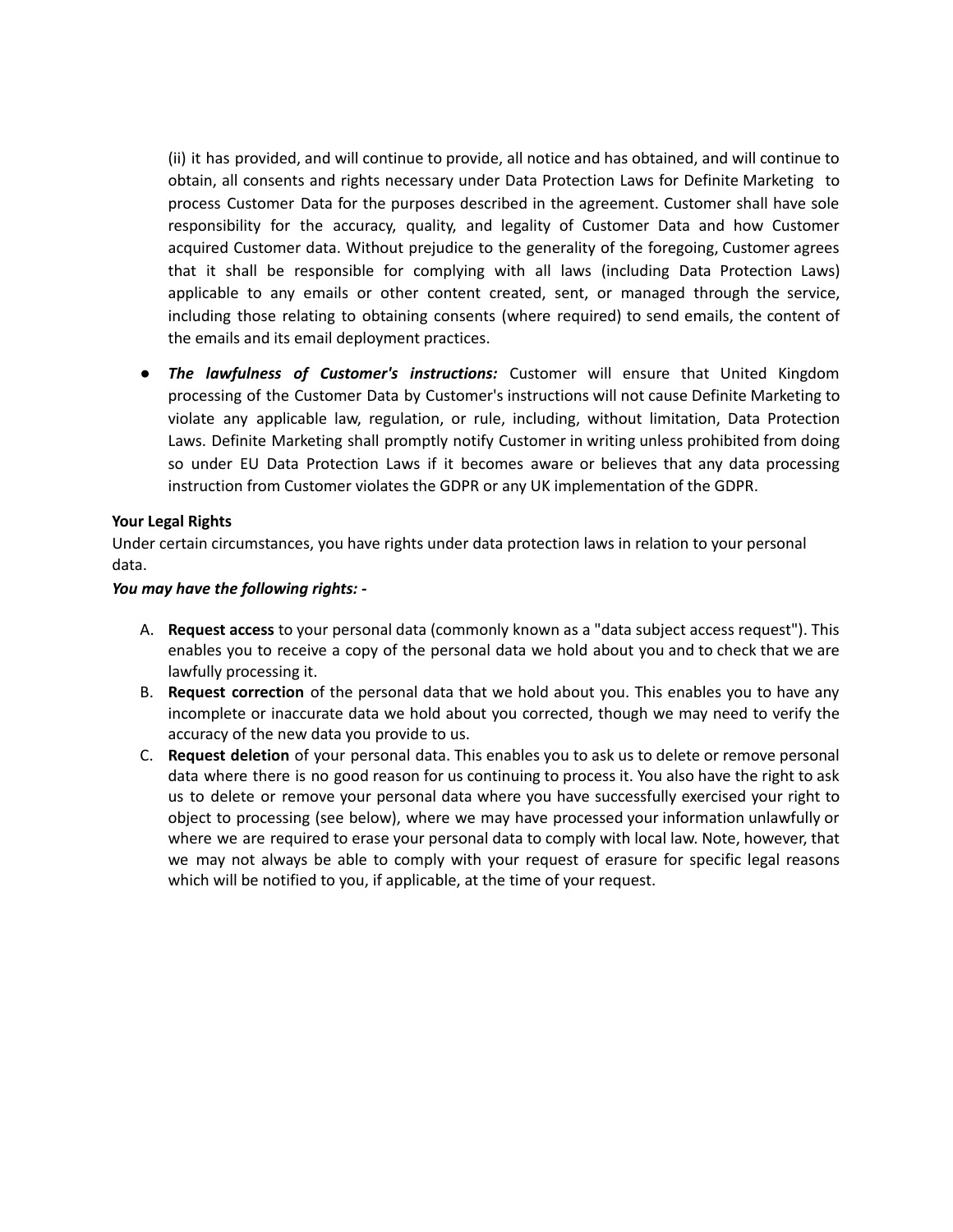- D. **Object to processing** of your personal data where we are relying on a legitimate interest (or those of a third party) and there is something about your situation which makes you want to object to processing on this ground as you feel it impacts on your fundamental rights and freedoms. You also have the right to object where we are processing your personal data for direct marketing purposes. In some cases, we may demonstrate that we have compelling legitimate grounds to process your information which override your rights and freedoms.
- E. **Request restriction** of processing of your personal data. This enables you to ask us to suspend the processing of your personal data in the following scenarios:
	- a. If you want us to establish the data's accuracy.
	- b. Where our use of the data is unlawful, but you do not want us to erase it.
	- c. Where you need us to hold the data even if we no longer require it as you need it to establish, exercise or defend legal claims.
	- d. You have objected to our use of your data, but we need to verify whether we have overriding legitimate grounds to use it.
- F. **Request the transfer** of your personal data to you or to a third party. We will provide to you, or a third party you have chosen, your personal data in a structured, commonly used, machine-readable format. Note that this right only applies to automated information which you initially provided consent for us to use or where we used the information to perform a contract with you.
- G. **Withdraw consent** at any time where we are relying on consent to process your personal data. However, this will not affect the lawfulness of any processing carried out before you withdraw your consent. If you withdraw your consent, we may not be able to provide certain services to you.

## *How do we protect your details?*

- We have implemented industry-accepted administrative, physical, and technology-based security measures to protect against loss, misuse, unauthorized access, and alteration of personal information in our systems. We ensure that any employee, contractor, corporation, organization, or vendor who has access to personal information in our systems is subject to legal and professional obligations to safeguard that personal information.
- We do not use vulnerability scanning and/or scanning to PCI specifications.
- We use regular Malware Scanning.
- Your individual information is comprised behind secured systems and is merely accessible by a restricted number of folks who've special access privileges to such systems and must keep the information confidential carefully. Furthermore, all very sensitive/credit information you resource is encrypted via Secure Socket Layer (SSL) technology.
- We implement several security measures whenever a user gets into, submits, or accesses their information to keep up the protection of your individual information.
- While we strive to use commercially acceptable means to protect your personal information, no method of transmission over the Internet or form of electronic storage is 100 percent secure. Therefore, we cannot guarantee its absolute security.
- Definite Marketing prohibits unauthorized access or use of personal information stored on our servers. Such access is a violation of law, and we will fully investigate and press charges against any party that has illegally accessed information within our systems.